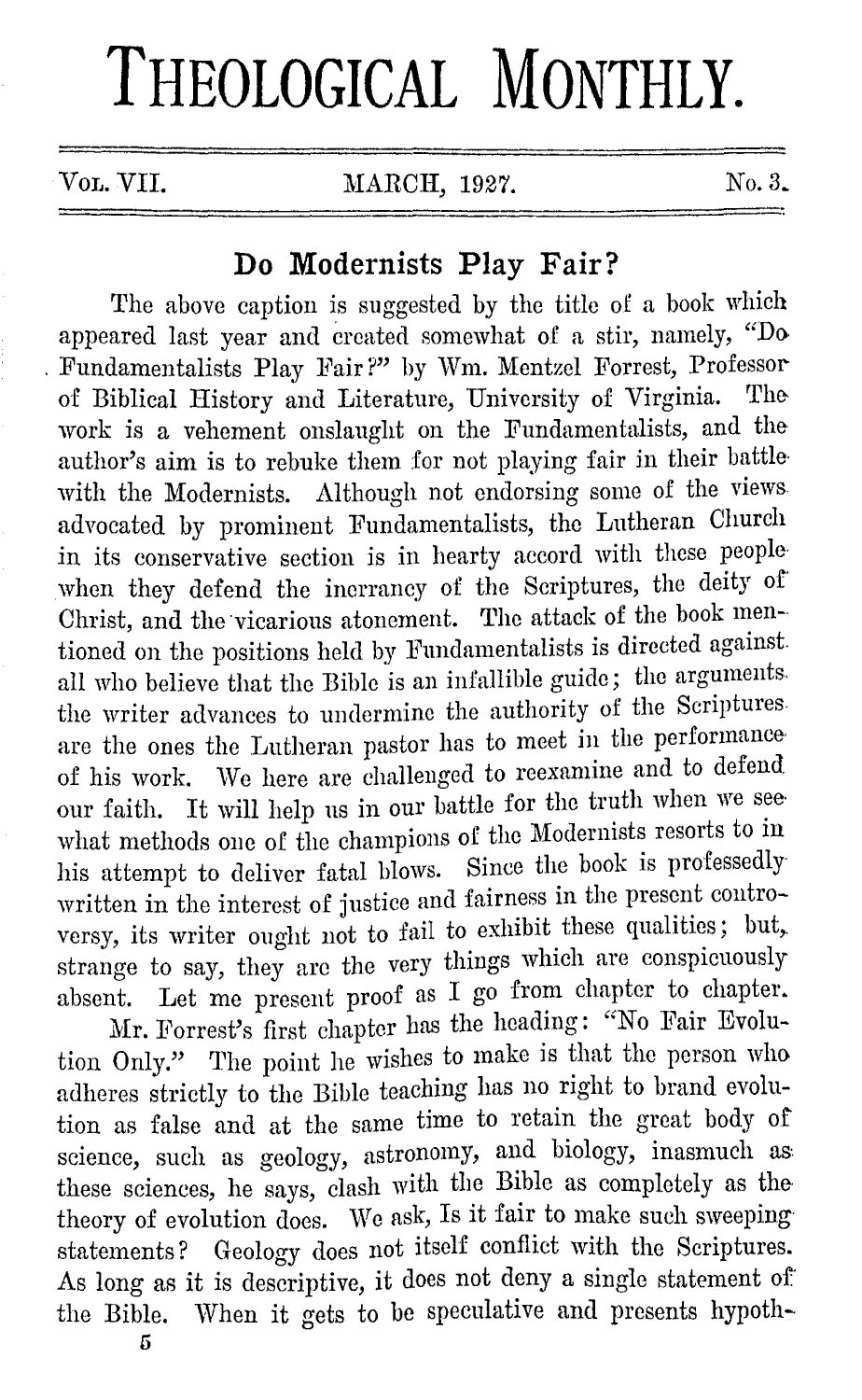## **BOOK REVIEW.**

My Church. An illustrated Lutheran manual, pertaining principally to the history, work, and spirit of the Augustana Synod. Vol. XII. Edited by *Rev. Ira Oliver Nothstein, M. A.*, Librarian of Augustana College and Theological Seminary. 130 pages, 5X7½. (Angustana Book Concern, Rock Island, Ill.) This is an excellent little manual, written for members of the Augustana Synod. The first part is devoted to general facts relating to the Lutheran Church, among which we find a fine statement of the "Funda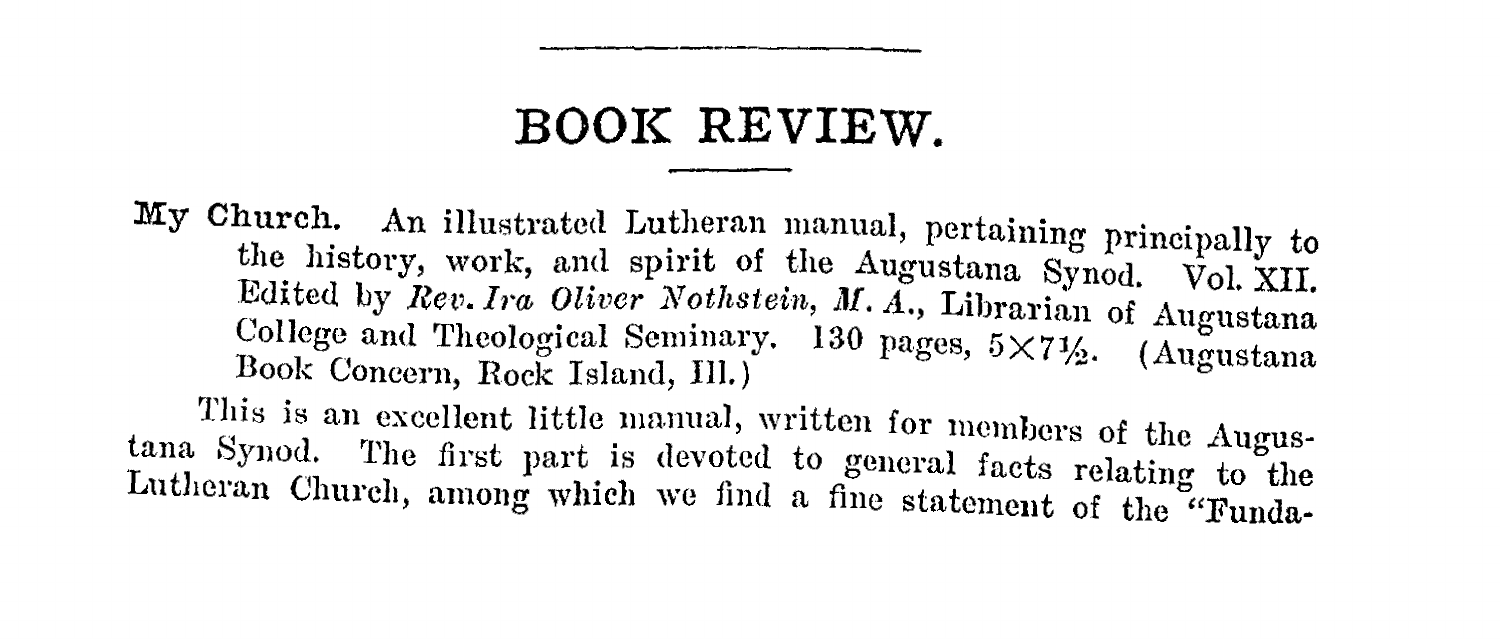mental Principles of Divine Service," based upon Luther's German Mass, The second part is devoted to the work of the Augustana Synod, especiallyits missions at home and abroad. A similar work for our young people, for our laymen in general, on the Missouri Synod is highly desirable.

MUELLER.

Predigten Dr. Martin Luthers. Auf Grund von Nachschriften Georg' Roerers und Anton Lauterbachs. Bearbeitet von *Georg Buchwald,*  Zweiter Band, vom 16. Oktober 1530 bis zum 14. April 1532, 666 pages, 7Xl0. \$5.40. (E. Bertelsmanns Verlag, Guetersloh.) Order from Concordia Publishing House, St. Louis, Mo.

This is the second volume of the excellent collection of sermons which Luther preached between October 16, 1530, and April 14, 1532. The col, lection has been edited by Georg Buchwald. Luther, the great preacher, tireless in his efforts to teach and explain the Word of God, here speaks to us in sermons which hitherto have not been made accessible to the general public. The volume is well bound, and the print is clear and up<br>to date. An index covering both volumes is appended. MUELLER. to date. An index covering both volumes is appended.

The Augustana Synod of North America. Minutes of the 67th annual convention, 1026, held in Zion-St. Michael Lutheran Church, Philadelphia, Pn.

This is a very voluminous report. Whoever wishes to inform himself on the Augustana Synod will here find much material. Excerpts from the president's report will be found in the Theological Observer section.

Women of the Bible. *New Testament.* By *Rev. Algot 'l'heodore Lundholm.* \$1.50. (Augustana Book Concern, Rock Island, Ill.) Order from Concordia Publishing House, St. Louis, Mo.

This is the second volume of the author's *Women of the Bible*. It treats the most prominent women mentioned in the New Testament: Elisabeth, Mary, Anna, Martha, Mary, "the woman who lived to worship," Mary Magdalene, Herodias, Sapphira, Dorcas, Lydia, etc. The events of their lives are briefly sketched, and lessons and warnings are appended for Christian women of our times. Mariamne, "the wife of a wicked monarch," might have been omitted from the series, since she really does not belong to this group of New Testament women, and the true facts of her life and character are too uncertain. The same may be said of "the Elect Lady, or the Christian Matron," to whom, as the author and many others suppose, the Second Epistle of St. John is addressed. Lessons of instruction must be based upon well-established facts and not upon conjecture. The chief merit of this interesting and instructive book is the fact that it presents many lessons of practical piety, which arc sorely needed at this time, when Christian faith and love are on the decrease even among those who bear the name of our Savior. MUELLER,

In Luthers Spuren. Unser Christenglaube auf Grund des Luthersehen Klcinen Katechismus in dcr Sprache unserer Zeit. Fuer Pfarrer, Lehrer und andere Freunde der Jugend. Dargestellt von *Arnold Waubke*, Pfarrer in Bielefeld. Zweite, umgestaltete Auflage. 456 pages, 6½X9½. \$3.30. (Druck und Verlag von E. Bertelsmann in Guetersloh. )

On the basis of Luther's Catechism the author in this volume, which evidently has been well received in Germany, purposes to set forth the evangelical faith. The book is well written, and the principal teachings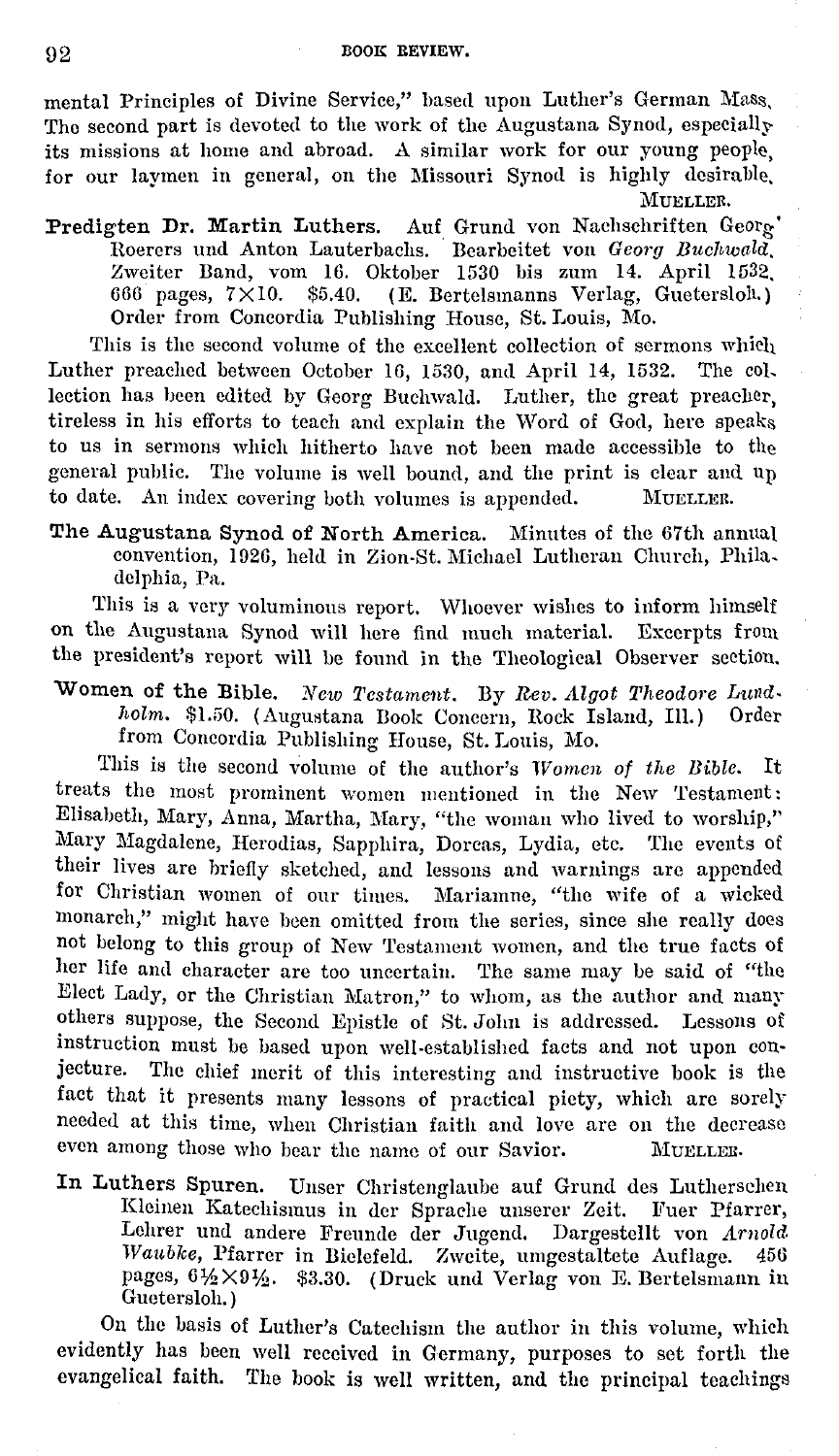of the evangelical faith are set forth clearly and in grippingly **popular**  language. Only it is not always Luther's doctrine which the writer teaches, especially when he presents those points where the great Reformer asserted Scriptural truth over against Zwinglian rationalism. The author denies that infant baptism is commanded in the Dible, p. 316; that infants can believe (der "Saeuglingsglaube" ist ein Traum), p. 316; and he teaches that infant baptism is justified only because it is *"eine anschauliche Zeichenpredigt von dem Neuen Bund,*" p. 317. With regard to the doctrine of the Lord's Supper he deplores Luther's narrow-mindedness, p. 329, and thanks God because "we have been enlightened more than Luther" and that the barriers hetween Lutherans and the Reformed have<br>been removed, p. 330. MUELLER. been removed, p. 330.

Taegliche Andachten. Kleinere Ausgabe von *Fuers Haus.* Von A. Clemen, Kirchenrat. 74.-78. Tausend. 640 pages,  $4\frac{1}{2} \times 6\frac{1}{2}$ . \$1.20. (Verlag von E. Bertelsmann in Guetersloh, 1925.)

This is the third edition of Clemen's popular book of devotion "Fuers Haus," the second edition of which appeared in 1886. Each meditation consists of a hymn. stanza, a Scripture-passage, a devotional reading, and a concluding stanza. 'l'he reviewer did not read every page of the book, but those devotions which he perused he found wholesome and edifying. The fact that thousands of copies of this well-known book of devotion have been sold, proves that it has supplied a real demand. The binding is simple, but durable, and the format enables the owner to take it with him wherever he goes him wherever he goes.

The Anthology of Jesus. Arranged and edited by Sir Thomas Marchant, K. B. E., LL. D. \$2.50. (Harper & Bros., Publishers, New York and London.)

The author of this artistically bound volume has collected from a great variety of sources striking utterances concerning our Lord Jesus Christ. Most of the items are very brief; those that cover a page or more arc comparatively few. Poetry is represented as well as prose. The doctrinal point of view varies, of course, with that of the writers quoted. At the side of Josephus and Goethe we have, for instance, Newman, Cowper, and Gellert; the liberal and the conservative both speak here. The book is divided into 43 sections, which topically deal with the life and the teachings of our Savior. It is provided with excellent indexes, so that one can easily find whether or not a certain writer is represented.

Spiritual Adventuring. Studies in Jesus' Way of Life. By *Bertha Conde.* 171 pages 51/<sub>4</sub>×73/<sub>4</sub>. \$1.00, net. (Cokesbury Press, Nashville, Tenn.) Order from Concordia Publishing House, St. Louis, Mo.

An evangelical spirit pervades this book. It is written to persuade Christians to live closer to Christ and to give evidence thereof in their daily lives. In her foreword the author says: "The dimensions of the spiritual life are too limitless to make it possible for any one to do more than make a few studies of certain aspects of the teaching of Jesus. They are offered in the hope that they will suggest some of the ways of victorious living and lead us as Christians to give ourselves wholly to tho business of possessing our spiritual inheritance." A few samples from some of the chapters follow: "Most of us haven't time, we say, for the life of love. It interferes too much with our easy and comfortable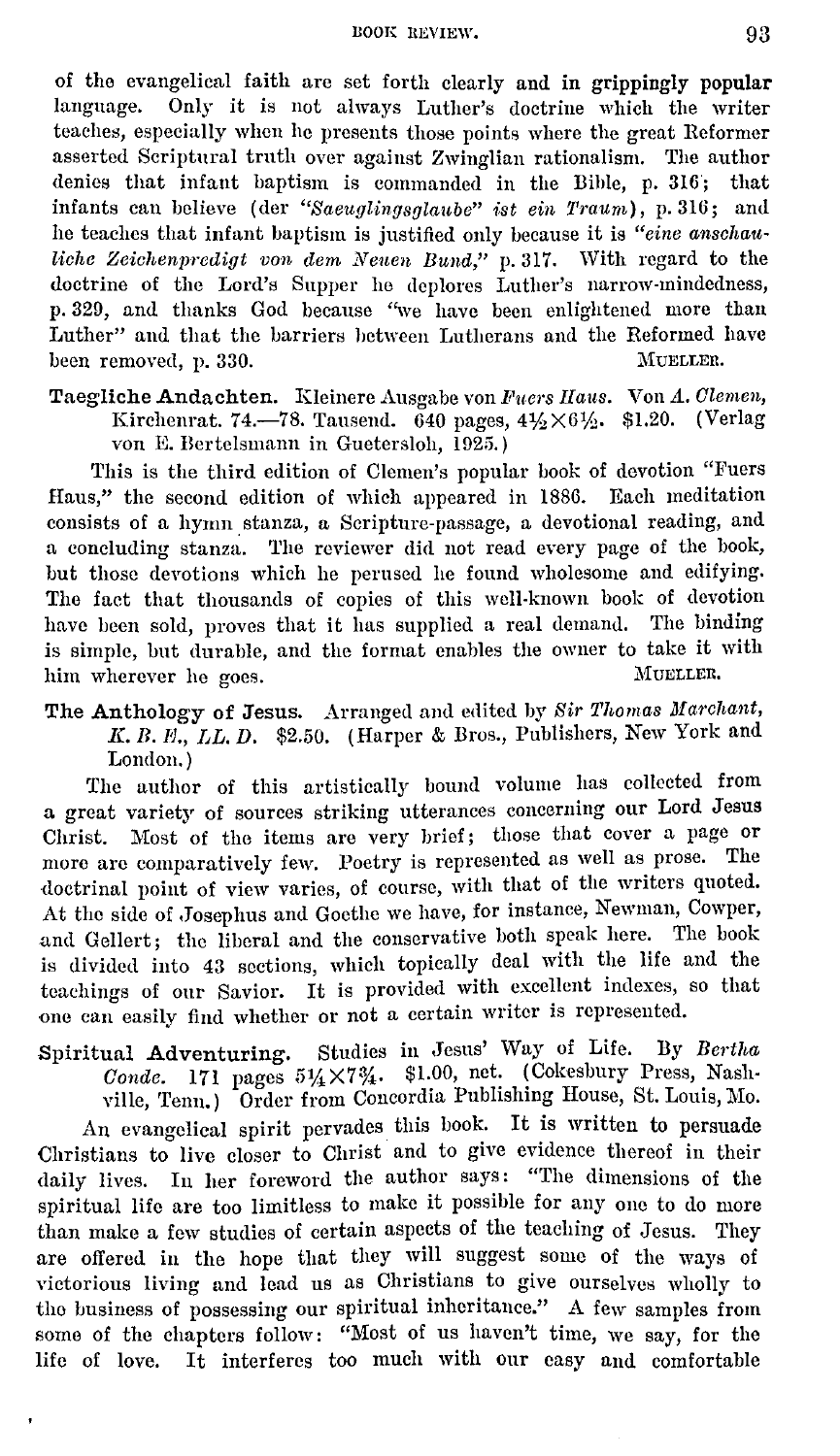Toutine. Most of us find it easier to love God, whom we have not seen, than to love our brother, whom we have seen. It is easier to walk with God and listen to His voice, if it does not disturb our well-ordered living, than to walk with our neighbor, for whom we would have to readjust our plans. To love God and walk with Him is inspiration; but to love our neighbor and walk with him involves perspiration." "Some of us are glad\_ to help the orphans in the Near East when our hearts are cold to the orphans in our town. Why is this? The secret generally lies in the fact that we do not have to change our plans or worry over the perplexities of helping those who are close to us. We can invest a little money in the Orient and then go about our comfortable way, pretending that we are more interested in foreign than home missions. What we really mean is that we are more interested in clearing our own path from contact with bruised and needy humanity. Truly did Jesus expect us to go out into all the world; but he also said, 'Begin *first* in Jerusalem.' Interest in the needs of the whole world is the widening reach of a love which cannot be satisfied till every one rejoices in the protection of God's love." "What does the cause of Christ need most to-day? We think it is money, or workers, or buildings, or multitudes of followers. None of these are needed so much as a few who will dare once more to wait in prayer for the power from on high. It is not a gift for the mighty or the high oflicials only; it is for those of hurnhle heart who dare to take Jesus at His word. Are we willing now to make this of first importance? There is no limit to what may come if we fulfil the condition. Peter became transformed from a coward into the boldest of all followers of Jesus, Thousands came to know Jesus Christ those few days in Jerusalem because he had waited for the promise of the Father." FRITZ.

**The Lord's Anointed.** By *Henri De Vries.* 384 pages,  $5\frac{1}{4}\times7\frac{1}{2}$ . \$2.50, / ( Marshall Brothers, Limited, London.) Order from Concordia. Publishing House, St. Louis, Mo.

The author is a pastor emeritus of the Dutch Reformed Church in Peekskill, N. Y. He has translated Dr. Abraham Kuyper's The Work of *the Iloly Fipirit* and also published a nurnber of original works on Biblical subjects. *The Lord's Anointed* is called in the subtitle "A Series of Devotional Studies on the Redemptive Work of Christ." It is a polemic against Modernism, and it is more than that. It is a most complete exhibition of the mediatorial work of Christ as seen under the threefold aspect of Prophet, Priest, and King. Dr. De Vries accepts both the Old and the New Testament unreservedly as the Word of God. The deity of Christ and His mediatorship are treated, with strong emphasis upon a truly substitutionary atonement, an expiatory death for our sins - "the conscience cannot be satisfied with anything less." Man is helpless, and his state is hopeless. "With reference to God and holiness his will is bound, free only towards  $\sin$ ." - We cannot accept in every point the author's exegesis of the texts employed to prove the distinction between the kingdom of God and the Church, but what he says about the purpose of the Church and the establishment of the Kingdom avoids the pitfalls both of Modernism and of Chiliastic enthusiasm and contains portions which for utter eloquence are unique in the more recent discussion of dogma. GRAEBNER.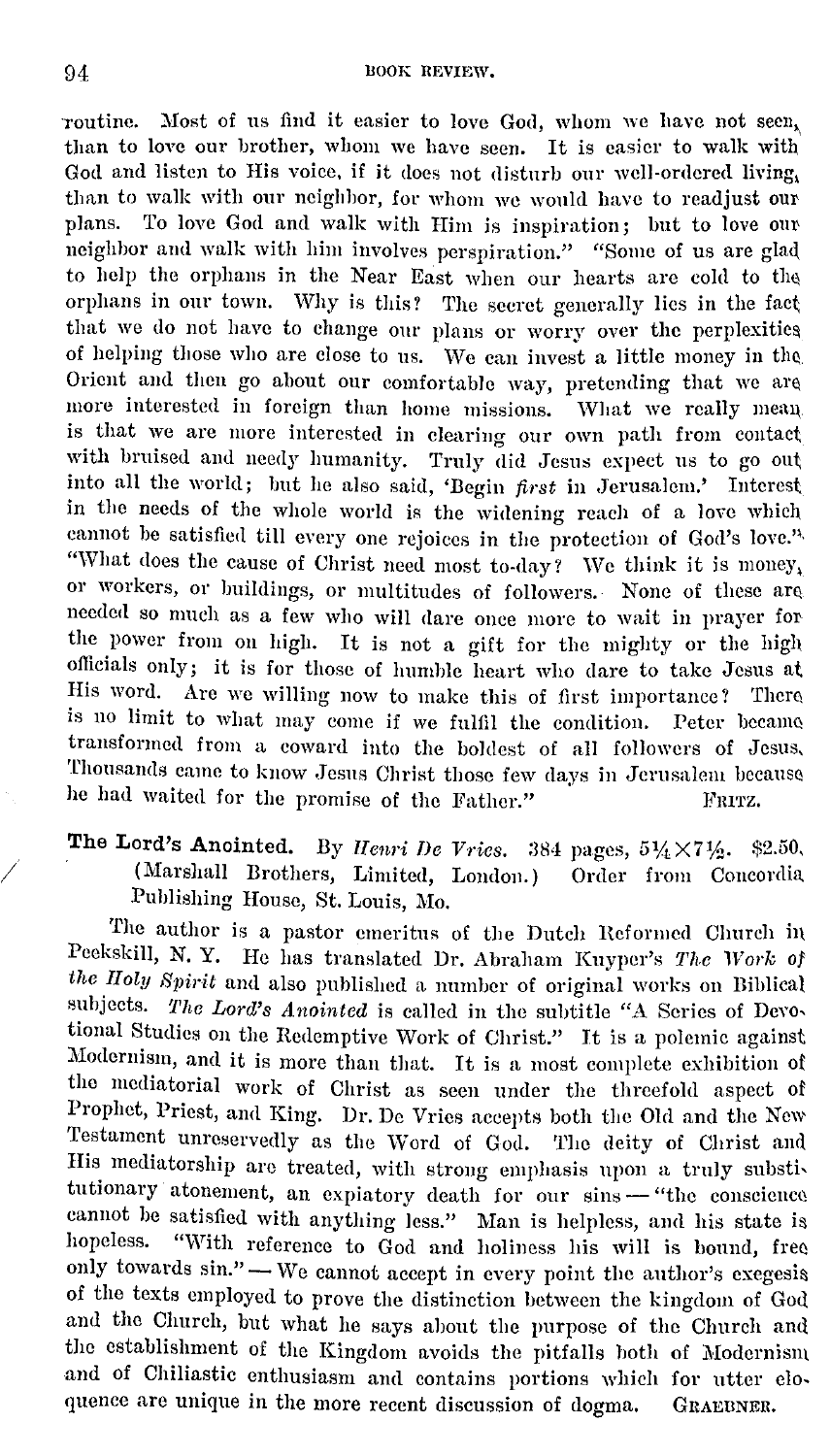Das religioese Angesicht Amerikas. Einzelcindruccke und Charakter-<br>zuege von Lic. Dr. Hermann Werdermann. 325 pages,  $6\frac{1}{2} \times 9\frac{1}{2}$ . zuege von *Lic. Dr. Hermann Werdermann.*<br>\$3.00. (Verlag von E. Bertelsmann Gueters) (Verlag von E. Bertelsmann, Guetersloh.)

For half a year the author of this interesting volume lectured at Eden Seminary, Webster Groves, Mo., and during this time he endeavored to study, as much as he could, church conditions in our country. Himself a thorough unionist, he attended as many services as possible, participated in joint conferences of church groups, visited some of the prominent theological seminaries, discussed the situation with men prominent in church circles, and gathered much information from papers and periodicals. work is rather a sketch of impressions than an accurate description of conditions obtaining in the American Church. Its most marked defect is that it fails to recognize and appreciate the Lutheran Church in the United States, in which the author seems to have been interested very little. He deplores the division of this body, p. 210; regrets the narrowness of the Missouri Synod, p. 199; in particular, its faithful adherence to the doctrine of verbal inspiration, p. 75; yet he praises its many activities, p. 74, and its simple church services and the reverent attitude of the worshipers n 60 of the worshipers, p. 60.

Geistesleben in Tibet. By Dr. A. *Hermann Francke*. 80 pages. \$1.65. (Verlag von E. Bertelsmann in Guetersloh.) Order from Concordia Publishing House, St. Louis, Mo.

This is the second volume of *Allgcmcine Missionstndien,* published by Dr. Richter of Berlin and Director of Missions D. M. Schlunk of Hamburg. In eight brief, critical, and well-written chapters it presents the language and characteristics, the history, literature, religion, and folk-lore, of the extremely exclusive peoples of Tibet, but also shows the all-dominating influence of Buddhism and also dwells upon the Christian mission literature distributed among them. The book is supplied with numerous excellent illustrations, which greatly add to its charm. While it is of little practical value, it stimulates interest in the vast peoples of Tibet, who as yet have heen reached only exceptionally by Christian missionaries.

How We Got Our Bible. By *J. P. Smyth.* 1925. 153 pages. \$1.00 net. (James Pott & Co., New York.) Order from Concordia Publishing House, St. Louis, Mo.

What is meant is the translation of the Bible into English. The author describes, in an entertaining, popular style, the important ancient manuscripts of the Hebrew and Greek Testaments, those of the ancient versions, and the writings of the Church Fathers, whose quotations arc used to reestablish the original texts. Pretty fair facsimiles illustrate these first three chapters. Then, on 70 pages, the author traces the history of the great English translations to Tyndale. The rest of the book defends the thesis that the Revised Version is superior to the Authorized Version hecause the men who worked on the latter were not able to use the entire material of textual criticism now available. For a survey the entire material of textual criticism now available. little work is useful enough. However, it is a reprint of 1899, and timereferences like "fifty years" ago, correct in 1899, should have been changed if the book was to escape the rebuke of slovenly editorship. R. W. H.